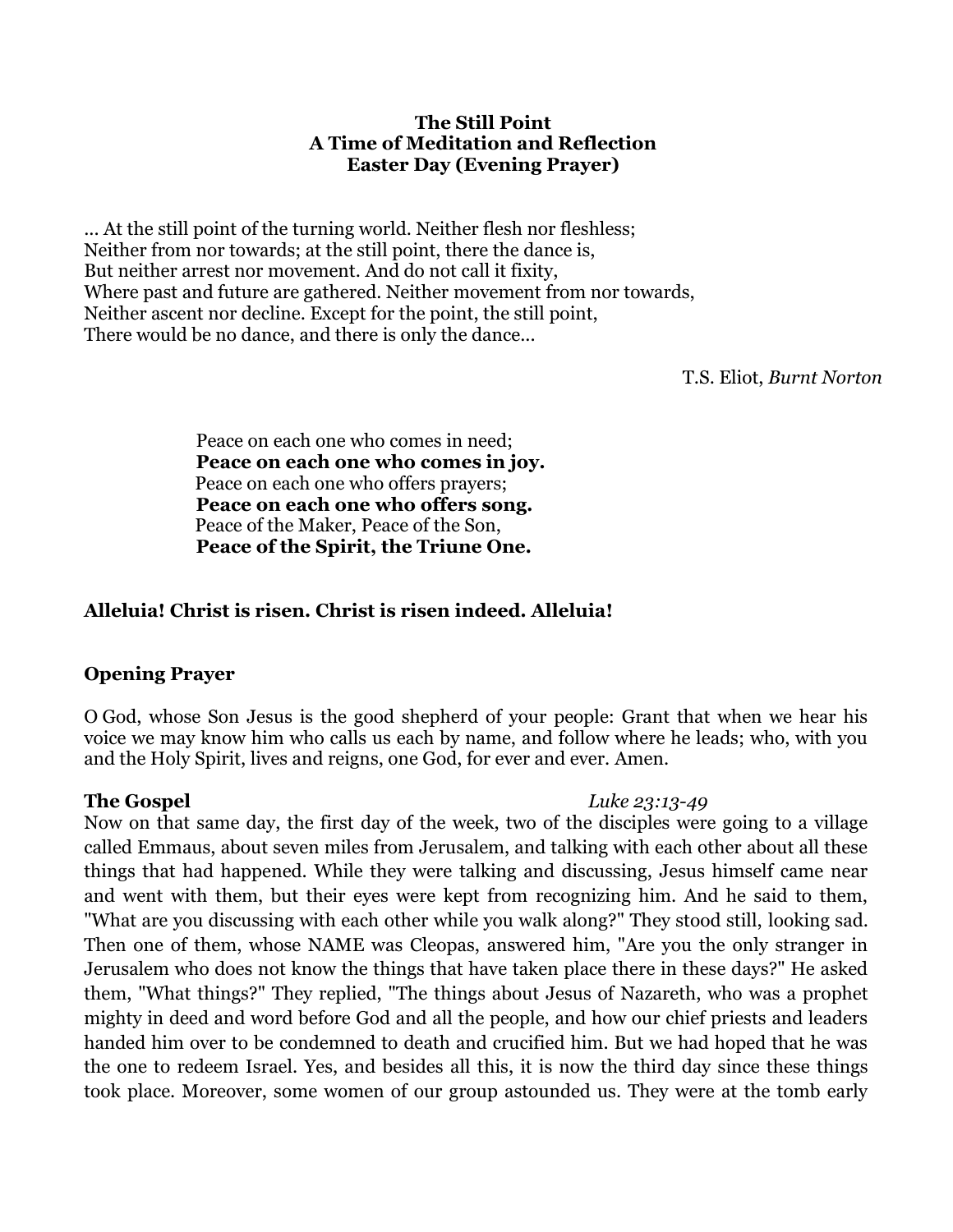this morning, and when they did not find his body there, they came back and told us that they had indeed seen a vision of angels who said that he was alive. Some of those who were with us went to the tomb and found it just as the women had said; but they did not see him." Then he said to them, "Oh, how foolish you are, and how slow of heart to believe all that the prophets have declared! Was it not necessary that the Messiah should suffer these things and then enter into his glory?" Then beginning with Moses and all the prophets, he interpreted to them the things about himself in all the scriptures. As they came near the village to which they were going, he walked ahead as if he were going on. But they urged him strongly, saying, "Stay with us, because it is almost evening and the day is now nearly over." So he went in to stay with them. When he was at the table with them, he took bread, blessed and broke it, and gave it to them. Then their eyes were opened, and they recognized him; and he vanished from their sight. They said to each other, "Were not our hearts burning within us while he was talking to us on the road, while he was opening the scriptures to us?" That same hour they got up and returned to Jerusalem; and they found the eleven and their companions gathered together. They were saying, "The Lord has risen indeed, and he has appeared to Simon!" Then they told what had happened on the road, and how he had been made known to them in the breaking of the bread.

While they were talking about this, Jesus himself stood among them and said to them, "Peace be with you." They were startled and terrified, and thought that they were seeing a ghost. He said to them, "Why are you frightened, and why do doubts arise in your hearts? Look at my hands and my feet; see that it is I myself. Touch me and see; for a ghost does not have flesh and bones as you see that I have." And when he had said this, he showed them his hands and his feet. While in their joy they were disbelieving and still wondering, he said to them, "Have you anything here to eat?" They gave him a piece of broiled fish, and he took it and ate in their presence. Then he said to them, "These are my words that I spoke to you while I was still with you-- that everything written about me in the law of Moses, the prophets, and the psalms must be fulfilled." Then he opened their minds to understand the scriptures, and he said to them, "Thus it is written, that the Messiah is to suffer and to rise from the dead on the third day, and that repentance and forgiveness of sins is to be proclaimed in his name to all nations, beginning from Jerusalem. You are witnesses of these things. And see, I am sending upon you what my Father promised; so stay here in the city until you have been clothed with power from on high."

**Poem: "**The Servant Girl at Emmaus" *by Denise Levertov*

She listens, listens, holding her breath. Surely that voice is his—the one who had looked at her, once, across the crowd,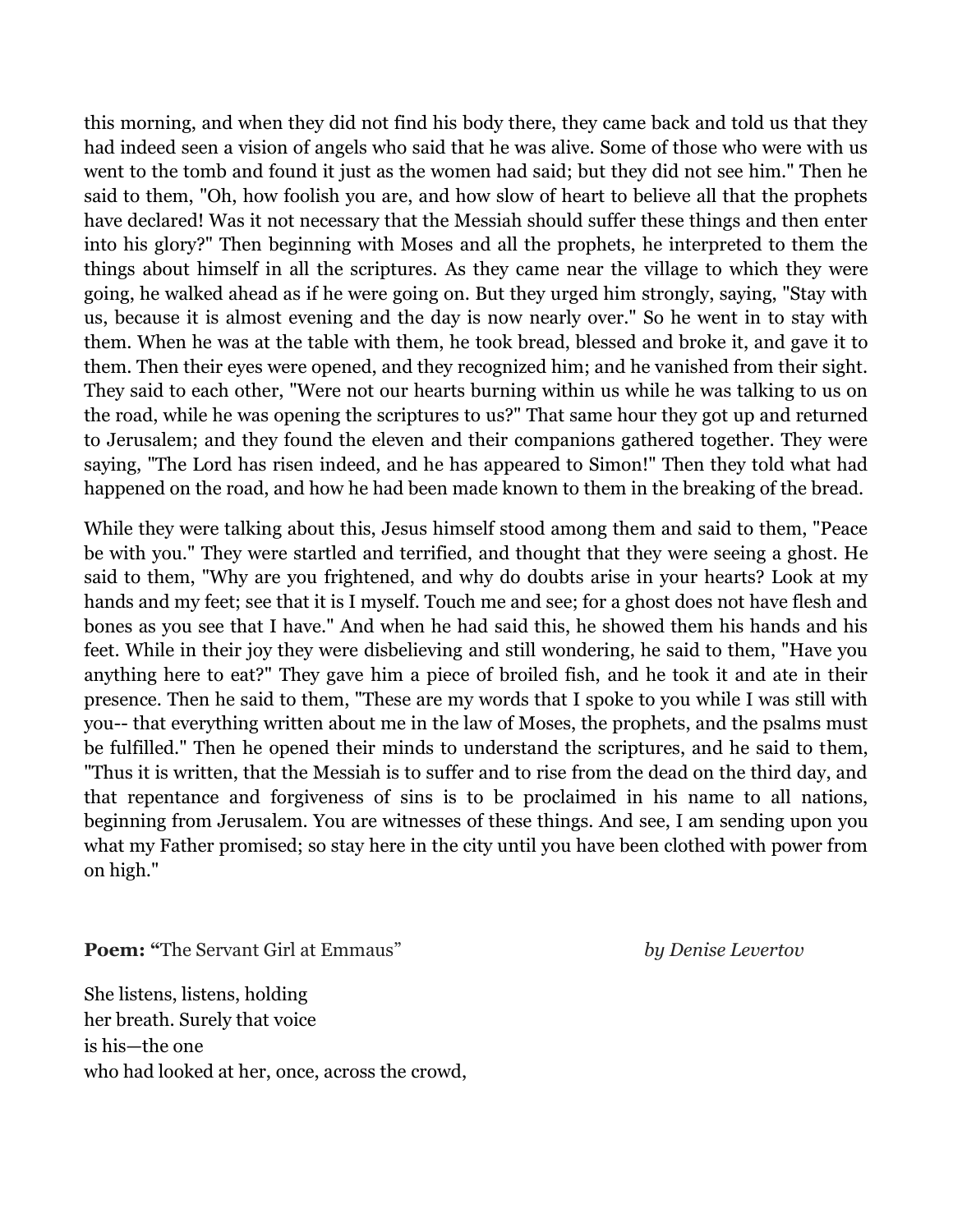as no one ever had looked? Had seen her? Had spoken as if to her?

Surely those hands were his, taking the platter of bread from hers just now? Hands he'd laid on the dying and made them well?

Surely that face—?

The man they'd crucified for sedition and blasphemy. The man whose body disappeared from its tomb. The man it was rumored now some women had seen this morning, alive?

Those who had brought this stranger home to their table don't recognize yet with whom they sit. But she in the kitchen, absently touching the wine jug she's to take in, a young Black servant intently listening,

swings round and sees the light around him and is sure.

# **Meditation**

The gospel reading for the evening of Easter Sunday is one of the most rich and wondrous stories of the risen Lord appearing to his disciples. Two disciples on the way to Emmaus, overcome by sadness and distracted by their anxieties, failed to recognize the stranger they encountered on the road. Only later, when he blessed and broke bread with them in the inn, do the two recognize the stranger as Jesus.

On this Easter Day 2022, what anxieties are we experiencing that weigh us down to the point that we might miss the wondrous, gravity-defying message of Resurrection? That we do not recognize the risen Christ who comes to walk with us?